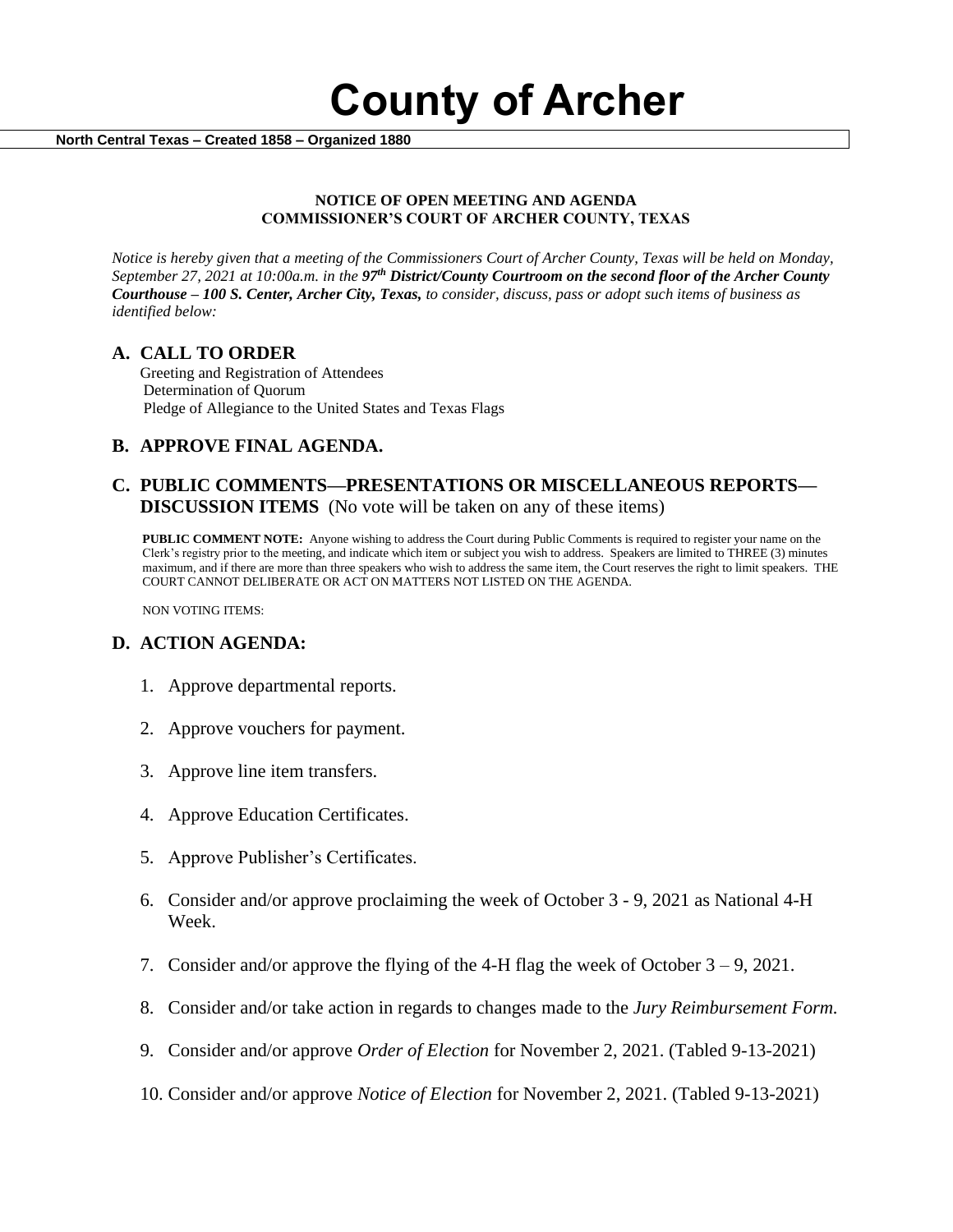- 11. Consider and/or approve *Order for Appointment of Election Judges* for 2021 and 2022. (Tabled 9-13-2021)
- 12. Consider and/or approve *Order of Polling Locations* for 2021 and 2022. (Tabled 9-13- 2021)
- 13. Consider and/or approve *Order of Appointment to Central County Station* for 2021 and 2022. (Tabled 9-13-2021)
- 14. Consider and/or approve *Order to the Early Voting Ballot Board and Signature Verification Committee* for 2021 and 2022. (Tabled 9-13-2021)
- 15. Open Bids for roadwork on 3-Way Road.
- 16. Award Bid for roadwork on 3-Way Road.
- 17. Open Bids for Electrical Utility Provider.
- 18. Award Bid for Electrical Utility Provider.
- 19. Consider and/or take action on the Archer County SWCD Membership fee.
- 20. Consider and/or approve adding Friday, December 31<sup>st</sup> to the 2021 Holiday Schedule.
- 21. Discuss and/or take action in regards to the Annual payment to Helen Farabee Centers and the *Memorandum of Agreement (MOA) –* Interlocal Agreement between Archer County and The Helen Farabee Centers.
- 22. Consider and/or approve the Re-appointment of Verner Hayhurst to the Board of Trustees of the Helen Farabee Centers. (2 year term)
- 23. Consider and/or take action in regards to Employee Comp-Time at the Sheriff's Office.
- 24. Consider and/or take action in regards to overtime pay for Precinct Employees.
- 25. Consider and/or take action on amending the *Archer County Employee Handbook.*  (Tabled 9-13-2021)
- 26. Discuss and/or take action on county road *Right-of-Way* ordinance.
- 27. Consider and/or take action on Burn Ban.
- 28. Discuss and/or take action on Bowman VFD property.
- 29. Receive and discuss Initial Assessment regarding whether redistricting is required for Commissioner Precinct considering the new 2020 census data.